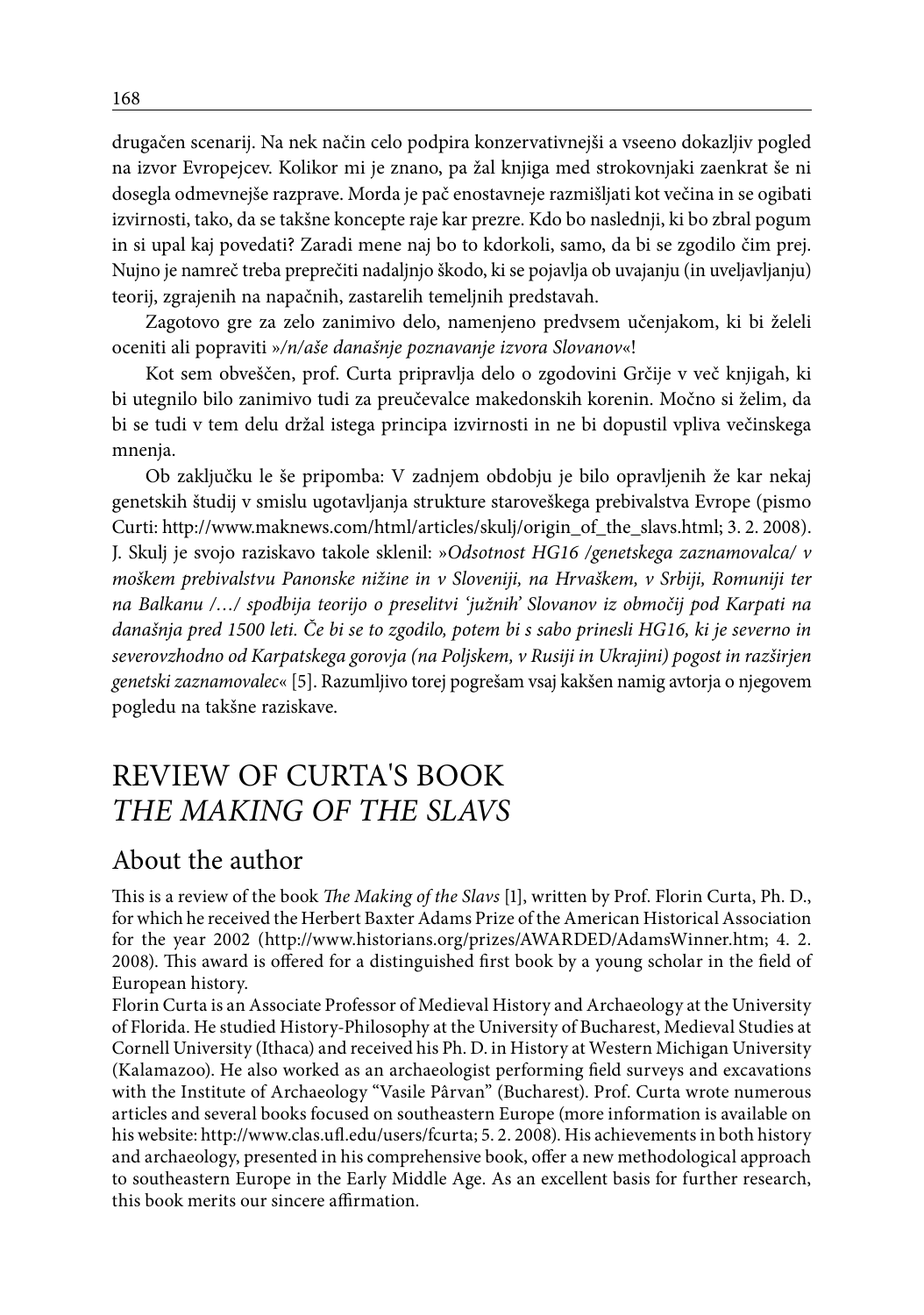### Formation of Sclavenic ethnicity

The book represents a new approach towards the origin of the Slavs. Curta's conception is that »*early medieval ethnicity was embedded in sociopolitical relations just as modern ethnicity is. Ethnicity was socially and culturally constructed, a form of social mobilization used in order to reach certain political goals*.« (p. 34)

One could agree that the problem of Sclavenic (I use this medieval term intentionally) ethnicity was a result of a unique linguistic ethnogenesis (taking their wide expansion into consideration). On the contrary, many other tribes were either political (*ethnos*) or military (*folk, fulca, pulkas*) groups, from time to time resulting in major ethnic communities or settlements. Therefore in past centuries the term »Slavs« was created, and non-critically applied to some populations and regions. However, avoiding this kind of misunderstanding, Curta often uses the term Sclavenes, a label frequently employed in the early Medieval.

As Curta describes, he finds an original solution to solve the problem of Sclavenic presixth century presence: »*Instead of a great flood of Slavs coming out of the Pripet marshes, I envisage a form of group identity which could arguably be called ethnicity and emerged in response to Justinian's implementation of a building project on the Danube frontier and in the Balkans. The Slavs, in other words, did not come from the north, but became Slavs only in contact with the Roman frontier*.« (p. 3)

To simplify, the circumstances were a crucial factor in forming the Sclavenic ethnic community. Nevertheless Curta refuses to write or even think about Slavic history before the sixth century: »*Though in agreement with those who maintain that the history of the Slavs began in the sixth century, I argue that the Slavs were an invention of the sixth century. Inventing, however, presupposed both imagining or labeling by outsiders and selfidentification*.« (p. 335)

In other words predecessors of Sclavenes were present in the Balkans already before the 6th century, though not yet formed as an ethnically compact community. Can we therefore assume that proto-Slavic languages were spoken by larger communities in this territory (southeastern Europe) long before the 6th century? This seems to be a logical conclusion. Otherwise we could hardly believe that Curta would be able to state that »*Common Slavic itself may have been used as a lingua franca within and outside Avar qaganate. /.../ we may presume that duke Raduald learned how to speak Slavic in Friuli. His Slavic neighbors in the north apparently spoke the same language as the Dalmatian Slavs*.« (p. 345)

#### Sclavenic migrations?

For our purposes it is Sclavenic (Venetic) ethnogenesis which is most interesting. Prof. Curta speaks directly to this: »*Our present day knowledge of the origin of the Slavs /is/ to a large extent, a legacy of the 19th century. A scholarly endeavor inextricably linked with forging national identities /.../*« (p. 6)

He also challenges the reader »*to move away from the migrationist model which has dominated the discipline of Slavic archaeology ever since its inception*.« (p. 307). The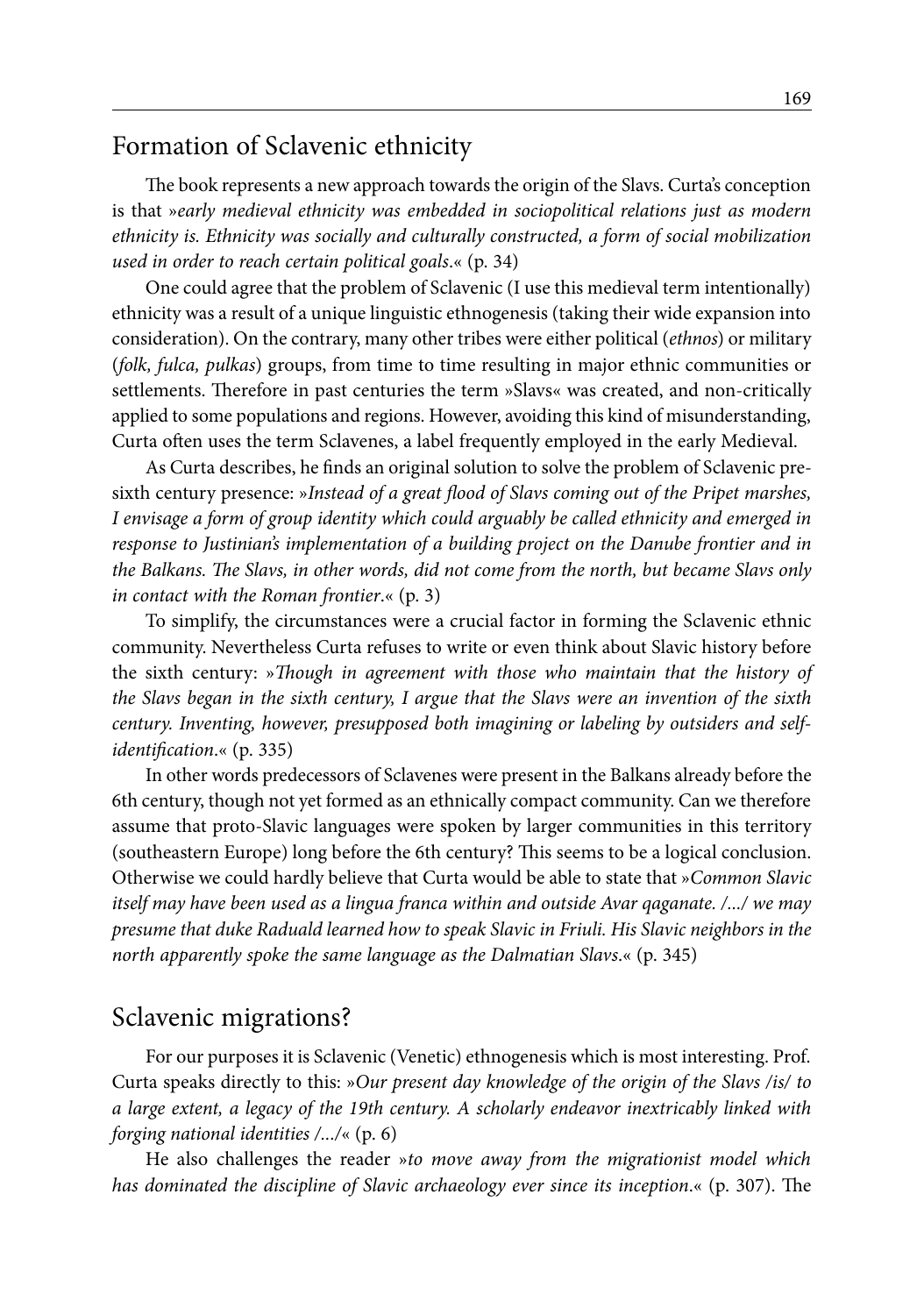combination of both the historical and archaeological approach could be seen as one that gives the author more freedom to revise the firmly grounded model of the early medieval Slavic mass migration.

According to Curta, among Sclavenes there was no »*obscure progression*« involving a more or less permanent change of residence in the 7th century. Regretfully, the question of when the Sclavenic ancestors first inhabited these regions has yet to be answered. We can only assume that Protoslavs in the Balkans were a Pre-roman phenomenon. Selected excerpts confirm our conclusion: »*I began this chapter with the statement that the nature of the Slavic settlement remains obscure to many modern historians. Several conclusions follow from the preceding discussion, but the most important is that, whether or not followed by actual settlement, there is no "infiltration" and obscure progression. The evidence of written sources is quite explicit about this. /.../ The problem with applying this concept of migration to the sixth- and seventh-century Slavs is that there is no pattern of an unique, continuous, and sudden invasion. Moreover, until the siege of Thessalonica during Heraclius' early power, there is no evidence at all of outward migration in the sense of a permanent change of residence. /.../ What John /of Ephesus/ had in mind were warriors, not migrant farmers*.« (p. 113)

Not only in the north, also Sclavenes in the south (to the coast of the Aegean Sea) did not migrate in the 6th century.

### Archaeological evidence

According to Curta, there is also archaeological evidence to move away from the »*migrationist model*«: »*More important, assemblages of the Lower Danube area, where, according to the migrationist model, the Slavs migrated from the Pripet marshes, long antedate the earliest evidence available from assemblages in the alleged Urheimat*.« (p. 337)

It would be interesting to know which finds in the Lower Danube area were taken into consideration here. Not only new evidence - also new interpretations seem to overthrow the idea of mass migrations: »*"Cultures", as one archeologist noted, "do not migrate. It is often only a very narrowly defined, goal-oriented subgroup that migrates. "To speak of the Prague culture as the culture of the migrating Slavs is, therefore, a nonsense*.« (p. 307)

Regretfully even modern archaeological research in Slovenia is based on such dubious assumptions, illustrated in a paper by Prof. Mitja Guštin, Ph.D.: »*Remains of an extensive early-medieval settlement are among most important discoveries of archaeological research at Nova tabla close to Murska Sobota. These remains prove Slavic settling from the 6th to the 9th Century*« [2]. The key argument springs from the assumption that the Prague culture is the one proving migrations, an idea labeled by Curta as »a nonsense«. He moreover points to other »ethnicities« as the ones responsible for the southern branch of the Prague culture: »*Such pots were hastily classified as Slavic, Prague-type pottery, in an attempt to provide an archaeological illustration to Procopius' story of Hildigis and his retinue of Sclavene warriors (see Chapter 3). Similar pots, however, appear in contemporary children burials east of the Tizsa river in "Gepidia." This further indicates that deposition of handmade pots should be interpreted in terms of age status, not ethnicity*.« (p. 193)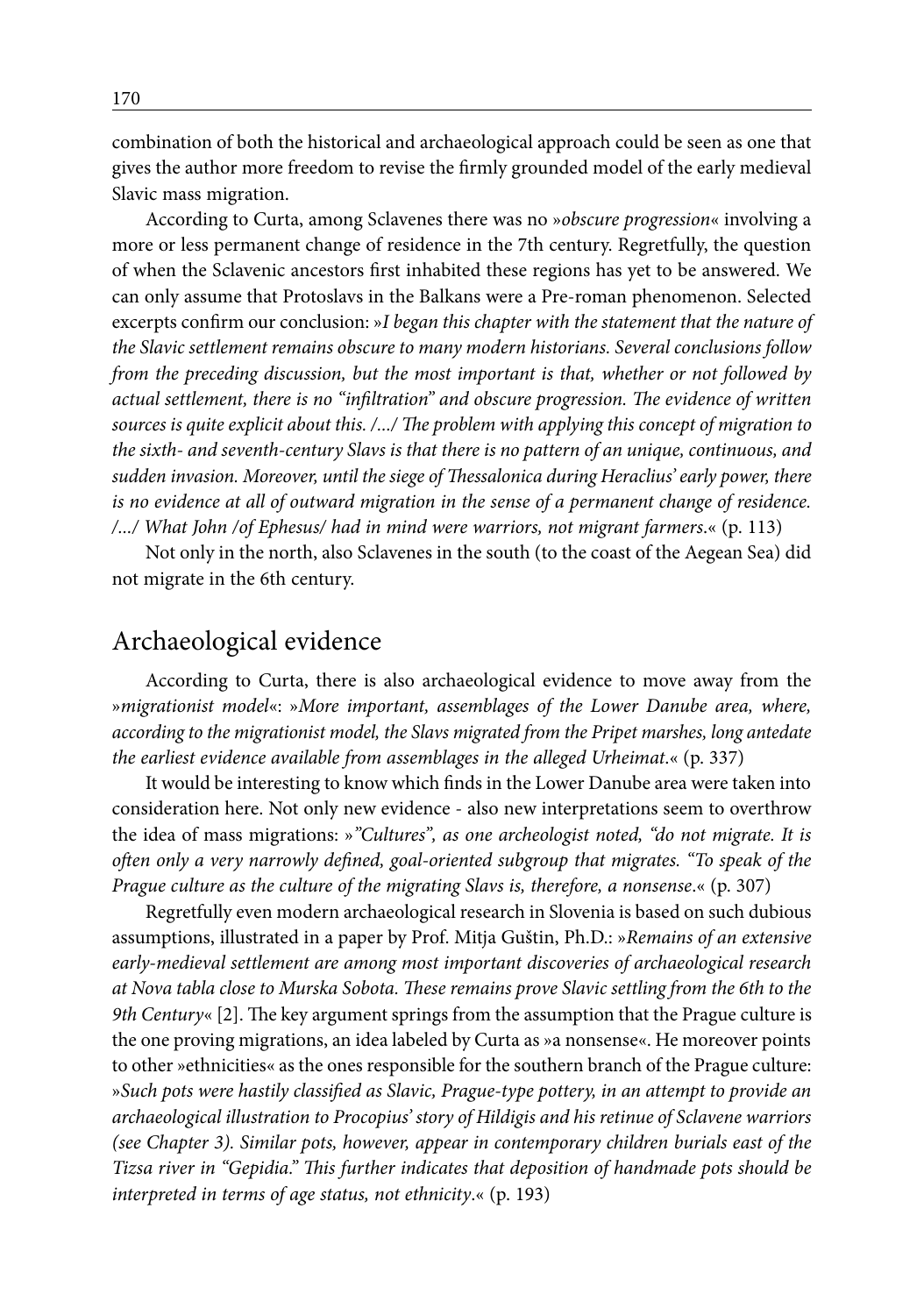Even where the so called Grubenhäuser (sunken buildings) are concerned we should be more cautious: »*Archaeologists /.../ divide "Gepidia" into three areas: the Tisza plain, north Serbia, and Transilvania. Large sixth-century settlements excavated in Transilvania include sunken buildings (Grubenhäuser) /.../ Such buildings were common in contemporary settlement of Central and Western Europe. The earliest, but also richest, burials, dated to the second half of the fifth century also come from Transivania. High-status burials /.../ may indicate the presence of a power center, perhaps the most important in the area during the half-century following the demise of Attila's Hunnic Empire*.« (p. 194)

Interestingly, in the book Balkan Prehistory, Douglass W. Bailey mentions in the Balkans the semi-subterranean pit buildings similar to Grubenhäuser. These semi-subterranean pit buildings have been a form of simple dwelling places at least from 6500 BC and continued as such even after the breakdown of the élite (end of the Copper age) [3].

Indeed there is no reason to believe that archaeological particularities give any hints of a migration of a community. This could only be seen as one of the key arguments, because of which the 6th Century mass migration is loosing its credibility.

Curta argues that »*The distribution of hoards in the Balkans would at best indicate that large tracts in the western and central parts were not touched by invasions at all*.« (p. 170)

He argues that distribution and frequency of the so-called coin hoards do not support the migration theory: »*The distribution of sixth-century hoards in the Balkans reveals, however, a striking difference between central regions, such as Serbia and Macedonia, and the eastern provinces included in the diocese of Thrace. With just one exception, there is no hoard in the eastern Balkans with a terminus post quem before 600.*« (p. 171)

In light of this, the presence of the coin hoards could be re-interpreted. Curta suggests that they could be the result of a closed Byzantine economy. For example, the hoards of five to nine solidi could »*indicate the presence of the Roman army, not Avar or Slavic attacks*«. (p. 178)

Furthermore, it was not only mis-interpretations but also inaccurate dating and flawed methods that forced the migrationist model into a »cul-de-sac«. Such arguments had encountered a dead-end and could no longer be expanded upon. In the Chapter titled DATING THE CHANGE: WHERE WERE THE EARLY SLAVS? (pp. 228-235) Curta cites »serious methodological flaws« and misdatings in archaeological approaches towards migrations of the Slavs, even in the »*Greek territory*«. This argument strikes yet another crippling blow against migrationism.

With these and other proofs, Curta challenges scholars to revisit migrationist conceptions: »*First there is already enough evidence to move away from the migrationist model which has dominated the discipline of Slavic archaeology ever since its inception. A retreat from migrationism is necessary simply because the available data do not fit any of the current models for the study of (pre)historic migration. Cultural correspondences were too often explained in terms of long-distance migration, despite lack of any clear concept of migration to guide such explanations*.« (p. 307)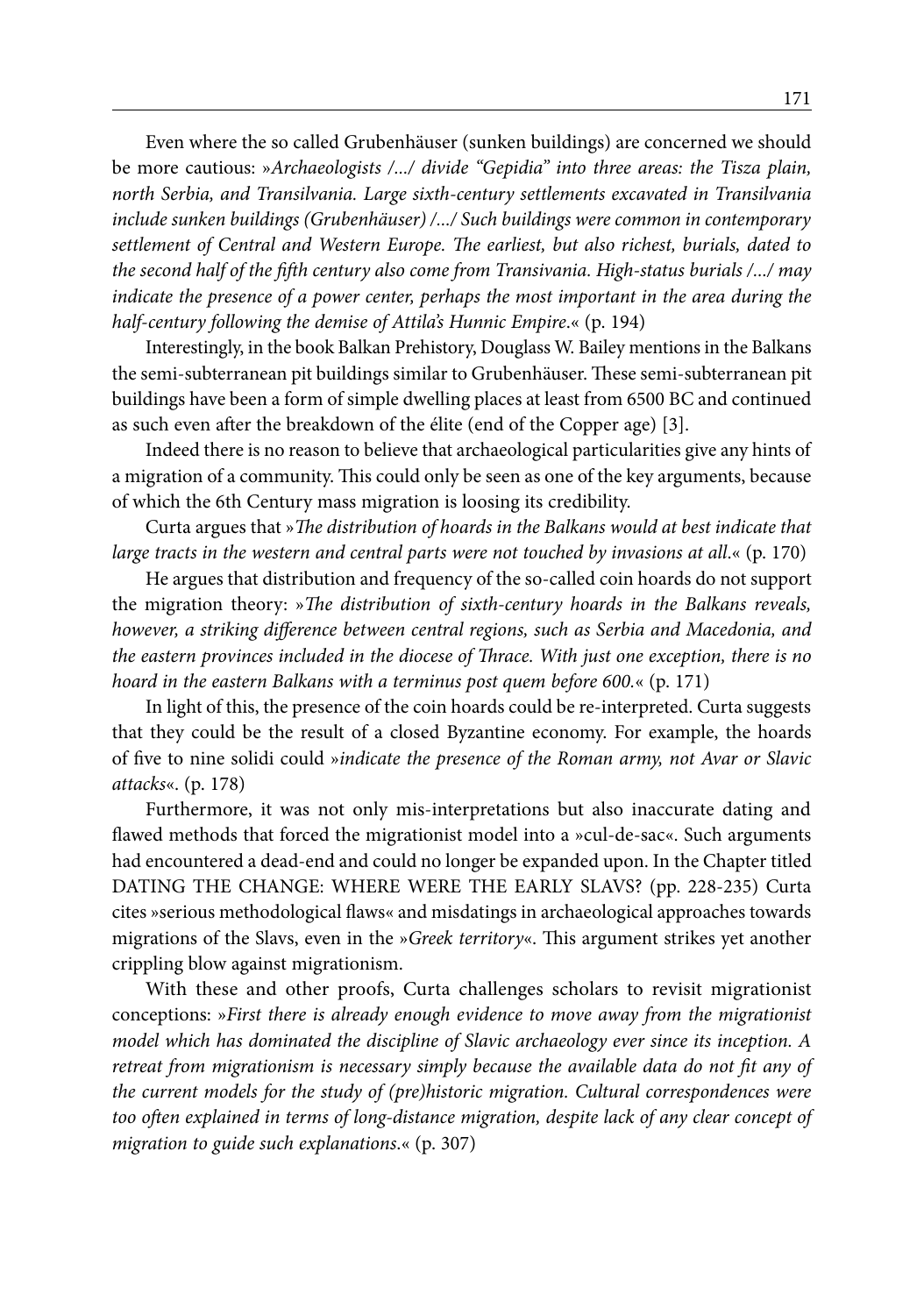### Slaveni – Veneti – Wends?

Regarding the connection between Sclavenes and Veneti, Curta's conclusion is breathtaking even if applied only to the northern Veneti: »*Archaeological research has already provided an enormous amount of evidence in support of the idea that the Venethi were Slavs.*« (p. 13)

The failure to distinguish between various Veneti groups may lead to a link between the Baltic Veneti and the Alpine Wends (or Winds). If such a link existed, the relations should be visible to us. For example, present day Wendic toponyms (Wendisch, Windisch, Venediger, etc.; http://www.veneti.info/index.php?option=com\_content&task=view&id=5 2&Itemid=188, 1. 3. 2008) could be relics of past Venetic settlements.

Curta also analyzes Jordanes on the Veneti: »*Jordanes calls one and the same river Viscla when referring to Sclavenes, and Vistula, when speaking of Venethi. This was interpreted as an indication of two different sources. In the case of Venethi, the source may have been an ancient similar to Ptolemy's geography. It is equally possible, however, Jordanes was inspired here by Tacitus, for, like him, he constantly associates Venethi with Aesti.*« (p. 40)

However, Jordanes' report retains a convincing validity regardless of his sources.

On the next page (p. 41), Curta divides the Veneti with the following argument: »*In the "catalogue of nations" /from Jordanes' Getica/, we are told that the Venethi were "chiefly called Sclaveni and Antes," which could only mean that Venethi were subdivided into two categories, the Sclavenes and the Antes.*« This seems an interpretive difference and is perhaps best left decided by readers. However when analyzing Fredegar's and Bobbio's report, Curta forms a more solid conclusion: »*Fredegar had two apparently equivalent terms for the same ethnie: Sclauos coinomento Winedos. There are variants for both terms, such as Sclavini or Venedi. The 'Wends' appear only in political context: the Wends, and not the Slavs, were befulci of the Avars; the Wends, and not the Slavs, made Samo their king. It is therefore, possible that 'Wends' and 'Sclavenes' are meant to denote a specific social and political configuration, in which such concepts as state or ethnicity are relevant, while 'Slavs' is a more general term, used in a territorial rather than an ethnic sense. 'Wends' and 'Slavs' were already in use when Fredegar wrote Book IV. They first appear in Jonas of Bobbio's Life of St. Columbanus,([termini]Venetiorum qui et Sclavi dicuntur). written sometime between 639 and 643. According to Jonas, Columbanus had once thought of preaching to the Wends, who were called Slavs.*« (p. 60)

Representing another very interesting interpretation of a source, Curta once again supports the idea that medieval authors were not mistaken or misled.

#### A surprise in the scientific field?

It may be valuable to note that some of Curta's predecessors outlined a similar approach. Archaeologist C. Renfrew states that there is no evidence for cultural and linguistic changes in Europe which archaeological research could offer [4]. There are also papers such as these two modern works: *Veneti -First Builders of European Community* (M. Bor, J. Šavli, I. Tomažič, 1989, 1996-English version) and *Origini delle lingue d'Europa* (M. Alinei, 1996,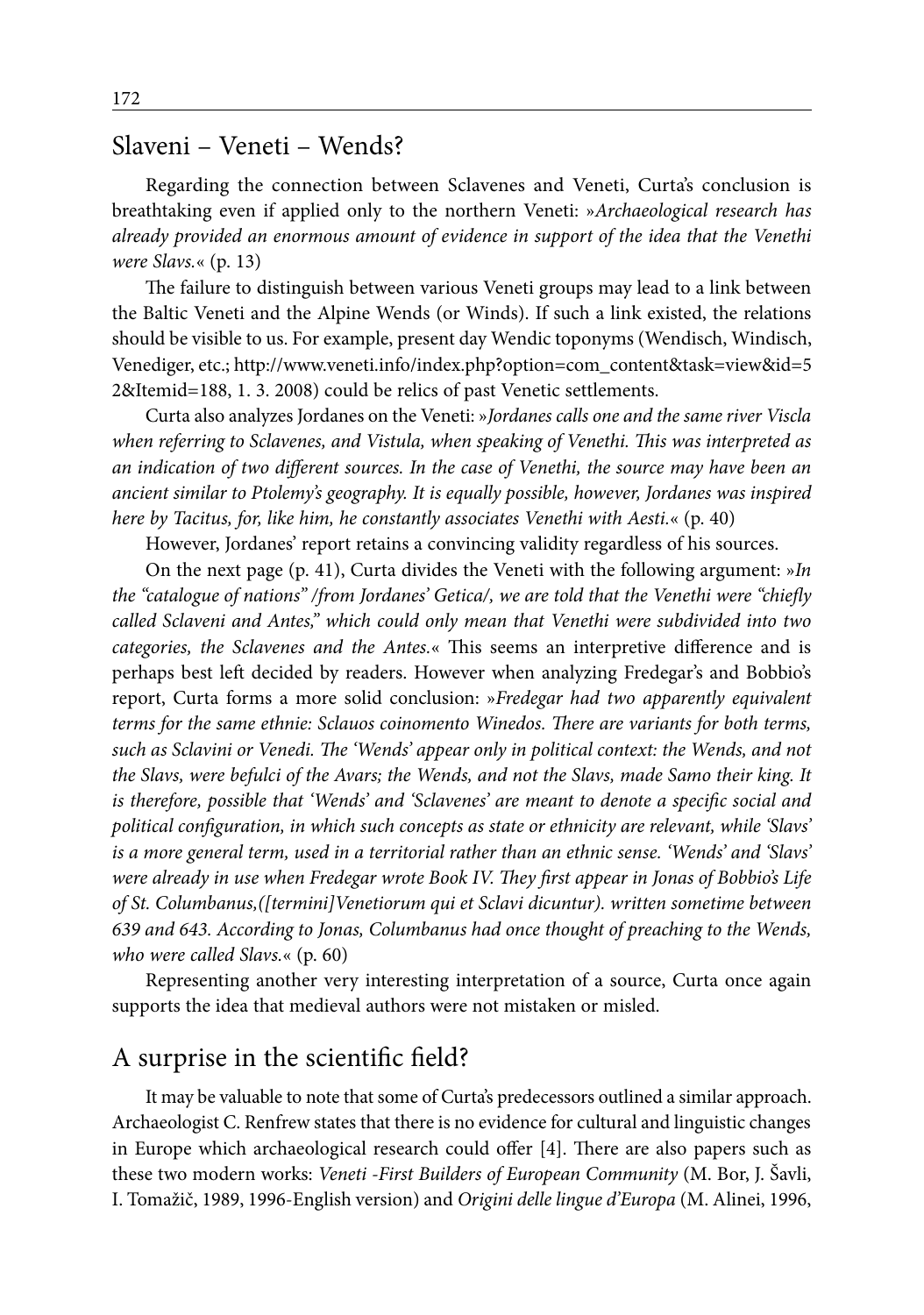2000). In the former, though written by non-academicals seeking to validate a specific national identity, some arguments still find support in the historical and linguistic evidence: »*colonization of Slavs in the Alps during the above time /6th Century/ cannot be authenticated by any historical source. It represents a fabricated, fictitious view that is repeated without critical examination*.« (p. 5)

In the latter, M. Alinei also uses a linguistic argument: »*I have to commence by clearing away one of the most absurd consequences of the traditional chronology, namely, that of the 'arrival' of the Slavs into the immense area in which they now live*.«

Prof. Florin Curta deftly maneuvers among German, French, English, Romanian, Italian, Russian, Bulgarian, Czech, Ancient Greek and Latin texts. This is surely a big advantage for doing comprehensive research work, since there is a much wider spread of material available. In addition, Curta's ability to span many languages with his research may also have inspired him to mount a successful challenge against some traditional or national linguistic-based theories.

#### Conclusions

*The Making of the Slavs* is a must-read for every researcher of Slavic origins. The work reveals an absence of crucial factors to support a model of early Medieval mass migrations and clearly indicates a different scenario. It supports both a more conservative and yet augmented view on the origin of Europeans. Regretfully, these ideas have yet to merit a noteworthy discussion or echo among scholars. Mainstream thinking in this field seems to prefer simply to ignore the concepts in Prof. Curta's book. Hopefully he will not be the last to take up this mantle. For the sake of good scholarship the traditional, and according to Prof. Curta inaccurate, models must be discarded in order to avoid constructing future theories on obsolete misconceptions. This book is a highly interesting work for scholars who would like to evaluate or revise »*/o/ur present day knowledge of the origin of the Slavs*«!

Prof. Curta is in process of writing a multi-volume series on the history of Greece, which might be of great interest in the research of Macedonian origins. This work may prove equally significant as the book discussed above if it follows the same principle of fearlessly departing from traditional influences in the face of contradictory evidence.

A final remark: A number of genetic studies have been made recently in order to determine the structure of ancient European populations (http://www.maknews.com/ html/articles/skulj/origin\_of\_the\_slavs.html; 3. 2. 2008). J. Skulj concluded that »*/a/bsence of HG16 /a genetic marker/ in the male population of the Pannonian plain and in Slovenia, Croatia, Serbia, Romania and the Balkan populations /…/ disproves the theory that the 'southern' Slavs migrated to the present locations 1500 years ago, from the areas beyond the Carpathian Mountains. Had they done so, they would have brought with them HG16, which is frequent and widely distributed genetic marker north and northeast of the Carpathian Mountains – in Poland, Russia and Ukraine*« [5]. Prof. Curta's position towards such studies is significantly absent from his book.

Proofreading: Jeffrey Hofreiter